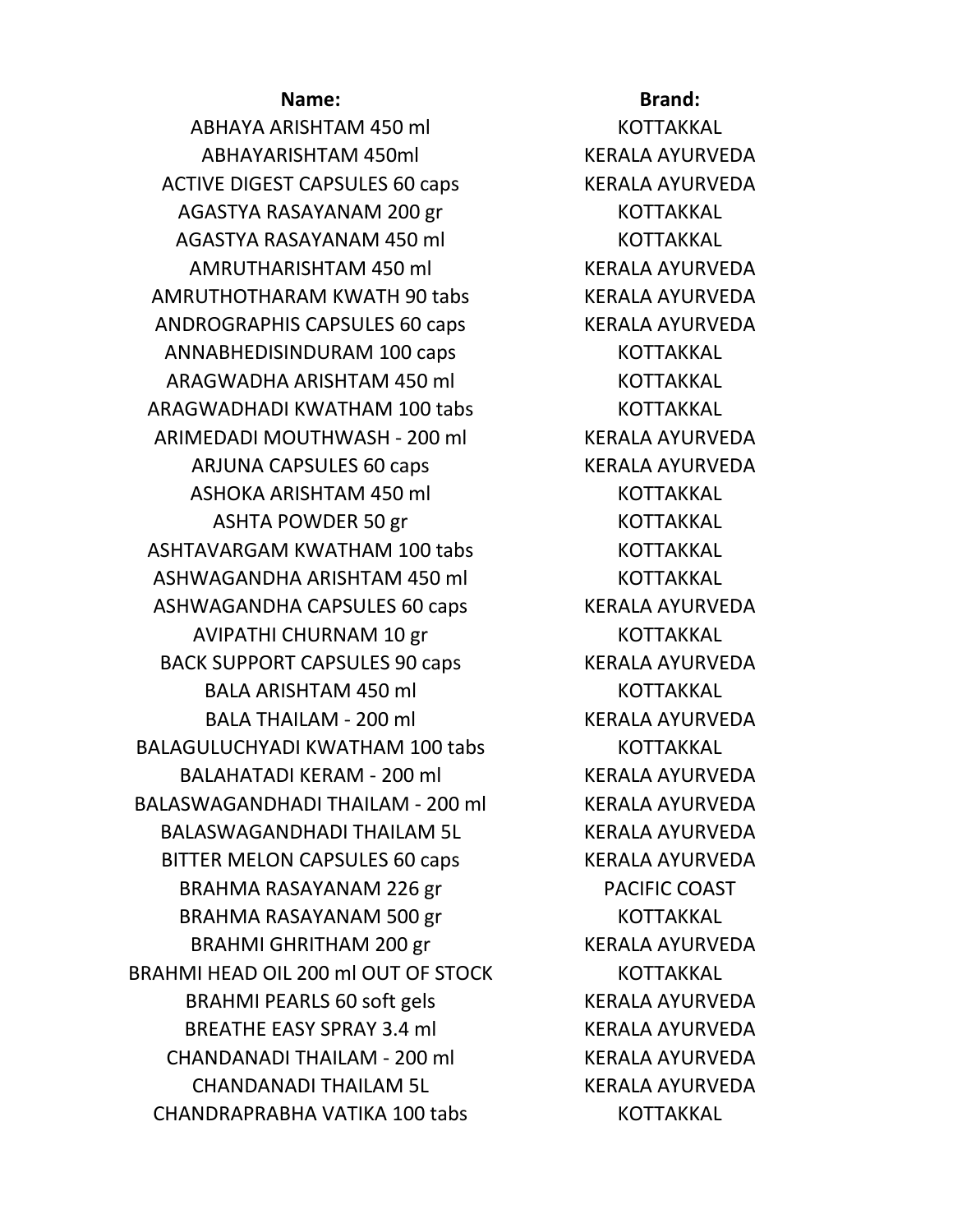CHEMPARUTHYADI KERAM - 200 ml KERALA AYURVEDA CHYAVANAPRASAM 500 gr KOTTAKKAL DADIMADI GHRITHAM 200 gr KERALA AYURVEDA DADIMASHTAKA CHURNAM 10 gr KOTTAKKAL DASAMOOLAJEERAKARISHTAM 450 ml KERALA AYURVEDA DASHAMOOLA 120 Caps HARMONY DASAMOOLARISHTAM 450 ml KERALA AYURVEDA DASAMULA ARISHTAM 450 ml KOTTAKKAL DASAMULAHARITAKI LEHAM 200 ml KOTTAKKAL DASAMULAKATUTRAYADI KWATHAM 100 tabs KOTTAKKAL DASHAMULA 60 caps (currently out of stock) KERALA AYURVEDA DGL LICORICE 120 caps HARMONY DHANVANTARAM (101) 10 ml KOTTAKKAL DHANVANTARAM (101) 100 soft gels KOTTAKKAL DHANWANTARA ARISHTAM 450 ml KOTTAKKAL DHANWANTARAM GULIKA 100 tabs KOTTAKKAL DHANWANTARAM KWATHAM 100 tabs KOTTAKKAL DHANWANTHARAM SEVYAM - 200 ml KERALA AYURVEDA DHANWANTHARAM THAILAM - 200 ml KERALA AYURVEDA DHANWANTHARAM THAILAM 5L KERALA AYURVEDA DHARANI OIL - 200 ml KERALA AYURVEDA DHARANI OIL 5L KERALA AYURVEDA DIGI EYE DEFENSE - 60 caps KERALA AYURVEDA DINESA KERAM - 200 ml KERALA AYURVEDA DRAKSHA ARISHTAM 450 ml KOTTAKKAL DRAKSHADI KWATHAM 100 tabs KOTTAKKAL DRAKSHARISHTAM 450 ml KERALA AYURVEDA DURDURAPATHRADI KERAM - 200 ml KERALA AYURVEDA DURVADI KERAM - 200 ml KERALA AYURVEDA ELADI CREAM 25 gr OUT OF STOCK KOTTAKKAL ELADI KERAM - 200 ml KERALA AYURVEDA ELADI THAILAM - 200 ml KERALA AYURVEDA ERANDA SUKUMARAM OIL 30ml KERALA AYURVEDA EYE CLEAR CAPSULES 90 caps KERALA AYURVEDA GANDHARVAHASTADI CLEANSING OIL 200 ml KOTTAKKAL GANDHARVAHASTHADI CASTOR OIL 30 ml KERALA AYURVEDA GANDHAVAHASTHADI KWATH 90 tabs KERALA AYURVEDA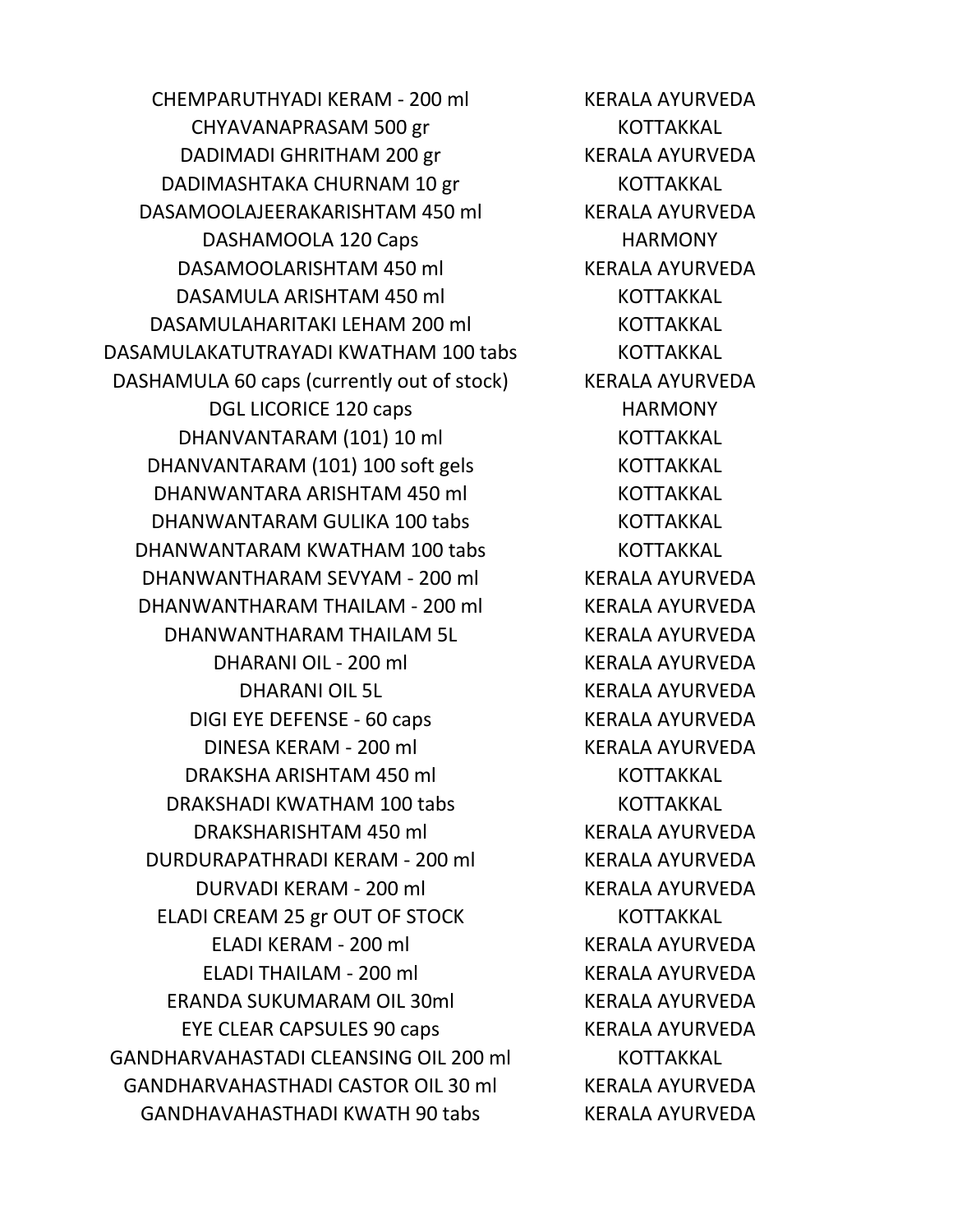GARCINIA CAPSULES 60 caps KERALA AYURVEDA GASTRIC RELIEF CAPSULES 90 caps KERALA AYURVEDA GLYMIN 60 tabs KERALA AYURVEDA GO EASY CAPSULES 90 caps KERALA AYURVEDA GOKSHURADI GUGGULU 90 tabs KERALA AYURVEDA GOLDEN MILK POWDER 8.8 oz KERALA AYURVEDA GT CAPSULE 90 soft gels KERALA AYURVEDA GUDUCHI 60 caps KERALA AYURVEDA GUDUCHI IMMUNE 120 caps HARMONY GUGGULUPANCHAPALA CHURNAM 10 gr KOTTAKKAL GUGGULUTIKTAM KWATHAM 100 tabs KOTTAKKAL GULGULUTHIKTHAKA GHRITHAM 200 gr KERALA AYURVEDA GULUCHYADI KWATHAM 100 tabs KOTTAKKAL HARIDRAKHANDAM 100 gr KOTTAKKAL HEALTHY KIDNEYS CAPSULES 90 caps KERALA AYURVEDA HISTANTIN 90 tabs KERALA AYURVEDA HRIDYA 60 caps Out of Stock KERALA AYURVEDA HYDRATING BODY MIST PPMT/GIN 3.4 ml KERALA AYURVEDA HYDRATING BODY MIST ROSE/YLAN 3.4 ml KERALA AYURVEDA I-CLEAR 10 60 tabs KERALA AYURVEDA IMMUNE SUPPORT (Rasayana) 17.6 oz KERALA AYURVEDA INDUKANTAM KWATHAM 100 tabs KOTTAKKAL INDUKANTHA GHRITHAM 200 gr KERALA AYURVEDA DUKANTHA GRITHAM CAPS 60 soft gels OUT OF STO KERALA AYURVEDA INDUKANTHAM KWATH 90 tabs KERALA AYURVEDA JAMBEERA THAILAM - 200 ml KERALA AYURVEDA JATAMAYADI POWDER 100 gr KOTTAKKAL JATHYADI COCONUT SKIN OIL - 200 ml KOTTAKKAL JATYADI GHEE 150 gr KOTTAKKAL JEERAKARISHTAM 450 ml KERALA AYURVEDA JOINT SUPPORT 60 caps KERALA AYURVEDA KAISORAGUGGULU VATIKA 100 Tablets KOTTAKKAL KAISORAVATAKAM 90 tabs KERALA AYURVEDA KALYANAKA GHEE 150 gr KOTTAKKAL KALYANAKA GHRITHAM 200 gr KERALA AYURVEDA KANCHANARAGUGGULU 100 tabs KOTTAKKAL KARPASASTHYADI THAILAM - 200 ml KERALA AYURVEDA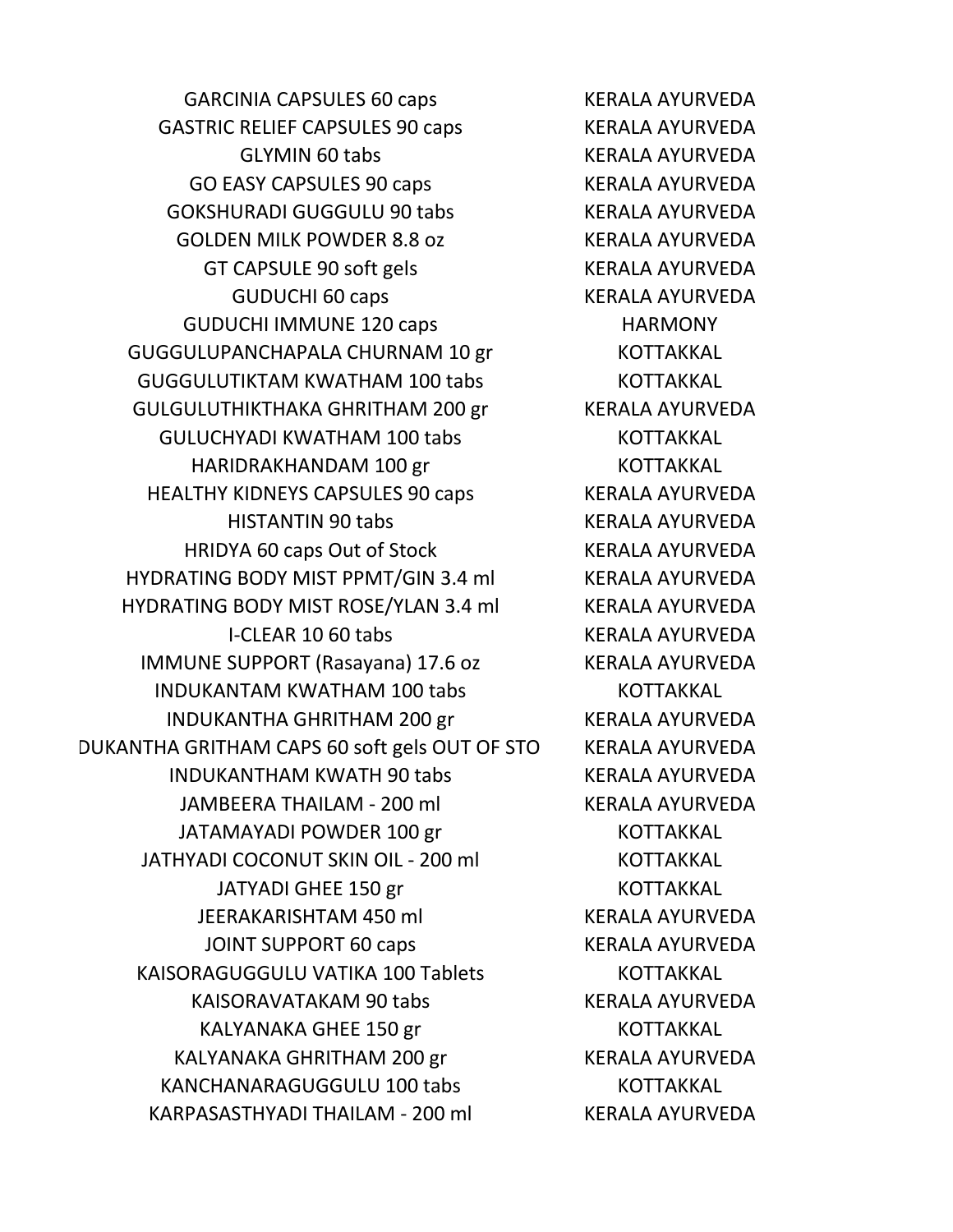KARPASASTHYADI THAILAM 5L KERALA AYURVEDA KARPOORADI THAILAM - 200 ml KERALA AYURVEDA KATAKAKHADIRADI KWATHAM 100 tabs KOTTAKKAL KAYYUNYADI KERAM - 200 ml KERALA AYURVEDA KESINI OIL - 100 ml KERALA AYURVEDA KHADIRA ARISHTAM 450 ml OUT OF STOCK KOTTAKKAL KM LEPAM CREAM 20 gr KERALA AYURVEDA KOTTAMCHUKKADI POWDER 100 gr KOTTAKKAL KOTTAMCHUKKADI THAILAM - 200 ml KERALA AYURVEDA (SHEERABALA 101 AVARTI 60 soft gels OUT OF STOCI KERALA AYURVEDA KSHEERABALA 101 OIL 10 ml KERALA AYURVEDA KSHEERABALA THAILAM - 200 ml KERALA AYURVEDA KSHEERABALA THAILAM 5L KERALA AYURVEDA KSHIRABALA (101) 10 ml KOTTAKKAL KUMARYA ASAVAM 450 ml KOTTAKKAL KUMKUMADI OIL 30 ml KERALA AYURVEDA KUTAJA ARISHTAM 450 ml KOTTAKKAL LAKSHADI THAILAM - 200 ml KERALA AYURVEDA LAKSHADI THAILAM 5L KERALA AYURVEDA LICORICE CAPSULES 60 caps KERALA AYURVEDA LOHA ASAVAM 450 ml KOTTAKKAL MAHA TRAIPHALA GHEE 200 gr<br>KOTTAKKAL MAHACHANDANADI THAILAM - 200 ml KERALA AYURVEDA MAHACHANDANDI THAILAM 5L KERALA AYURVEDA MAHADHANWANTARAM GULIKA 100 tabs KOTTAKKAL MAHAMASHA THAILAM - 200 ml KERALA AYURVEDA MAHAMASHA THAILAM 5L KERALA AYURVEDA MAHANARAYANA THAILAM - 200 ml KERALA AYURVEDA MAHANARAYANA THAILAM 5L KERALA AYURVEDA MAHARASNADI KWATHAM 100 tabs KOTTAKKAL MAHASUDARSHAN CAPSULES 100 caps OUT OF STOCK GARY N SON MAHATHIKTHAKA GHRITHAM 200 gr KERALA AYURVEDA MAHATIKTAM KWATHAM 100 tabs KOTTAKKAL MANASAMITRAVATAKAM 100 tabs KOTTAKKAL MANJISHTA CAPSULES 60 caps KERALA AYURVEDA MANJISHTHADIKWATHAM 100 tabs KOTTAKKAL MENOCARE CAPSULES 90 caps KERALA AYURVEDA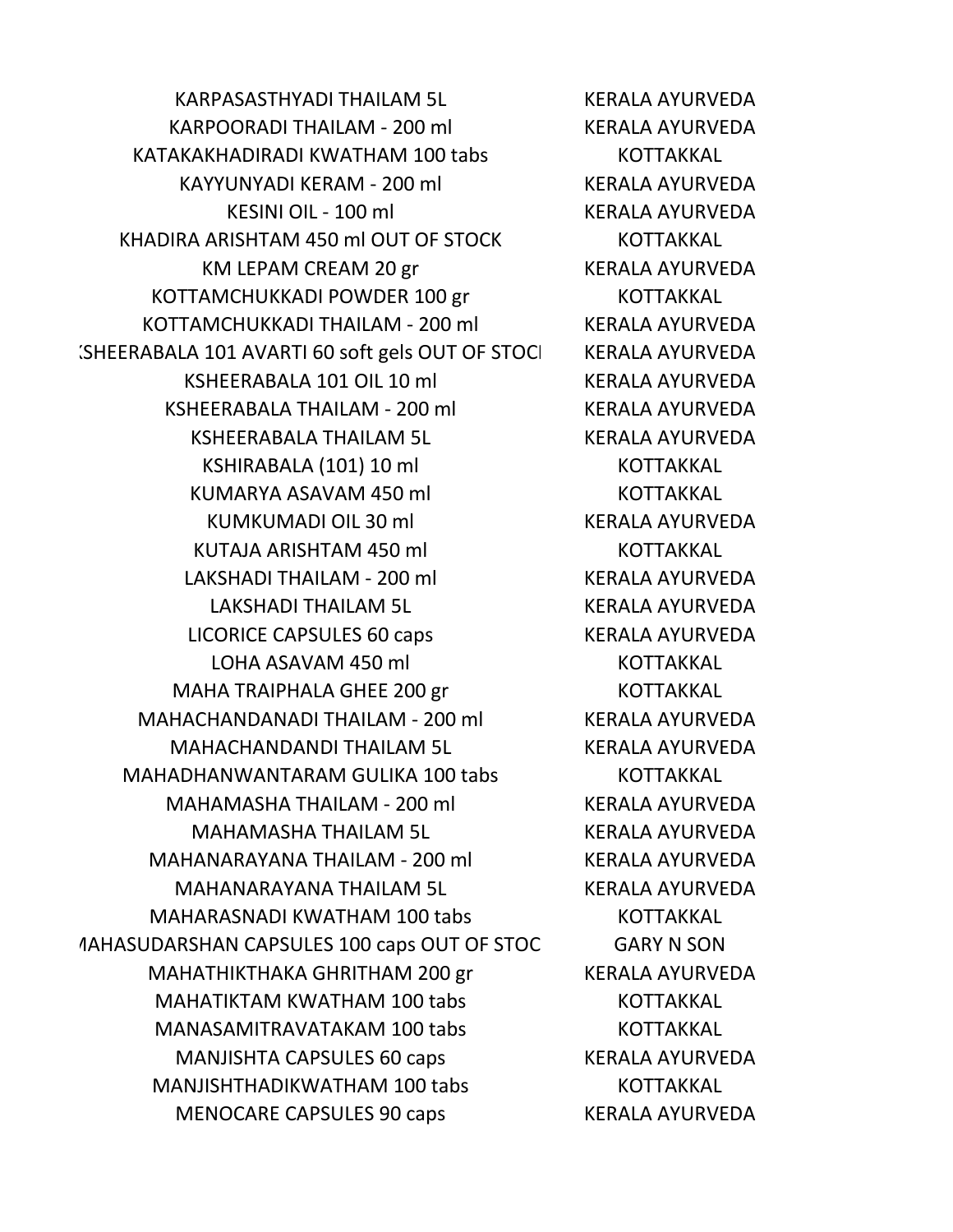MENOVIN 90 tabs KERALA AYURVEDA MIGRAKOT 100 tabs KOTTAKKAL MURIVENNA OIL 200 ML KERALA AYURVEDA MURIVENNA OIL 5L KERALA AYURVEDA MUSTA ARISHTAM 450 ml KOTTAKKAL MYAXYL BALM 10 gr KERALA AYURVEDA MYAXYL CREAM 20 gr KERALA AYURVEDA MYAXYL OIL - 200 ml KERALA AYURVEDA MYAXYL OIL 5L KERALA AYURVEDA NALPAMARADI KERAM - 200 ml KERALA AYURVEDA NARASIMHA RASAYANAM 200 gr KERALA AYURVEDA NASYA OIL 10 ml KERALA AYURVEDA NATURAL DEODORANT CITRUS 3.4 ml KERALA AYURVEDA NATURAL HANDWASH MTN MINT 6.8 ml KERALA AYURVEDA NATURAL TOOTHPASTE CLOVE 3.4 ml KERALA AYURVEDA NATURAL TOOTHPASTE FEN/BAK 3.4 ml KERALA AYURVEDA NATURAL UNSCENT DEODORANT 3.4 ml KERALA AYURVEDA NECK SUPPORT CAPSULES 90 caps The RERALA AYURVEDA NEELIBRINGADI KERAM - 200 ml KERALA AYURVEDA NEEM CAPSULES 60 caps KERALA AYURVEDA NIMBAMRITA ASAVAM 450 ml KOTTAKKAL NIMBAMRUTHADI CASTOR OIL 30 ml KERALA AYURVEDA NORMACT 90 tabs KERALA AYURVEDA ORGANIC CALMING OIL .3ml KERALA AYURVEDA ORGANIC CULTURED GHEE 400 ml KERALA AYURVEDA ORGANIC FRAGRANCE BODY BALM 3.4 ml KERALA AYURVEDA ORGANIC HAND SANITIZER 3.4 ml KERALA AYURVEDA ORGANIC HONEY 17.6 OZ KERALA AYURVEDA ORGANIC HONEY 8,8 OZ KERALA AYURVEDA ORGANIC INSECT SPRAY 3.4 ml KERALA AYURVEDA ORGANIC KHITCHARI KERALA AYURVEDA ORGANIC MOUTH WASH 6.8 ml KERALA AYURVEDA ORGANIC PROTECTIVE OIL 10 ml KERALA AYURVEDA ORGANIC REFRESH BREATH 3.4 ml KERALA AYURVEDA ORGANIC RESPIRATORY OIL .3 ml KERALA AYURVEDA ORGANIC SHATAWARI 120 tabs GARY N SON ORGANIC SOOTHING OIL .3 ml KERALA AYURVEDA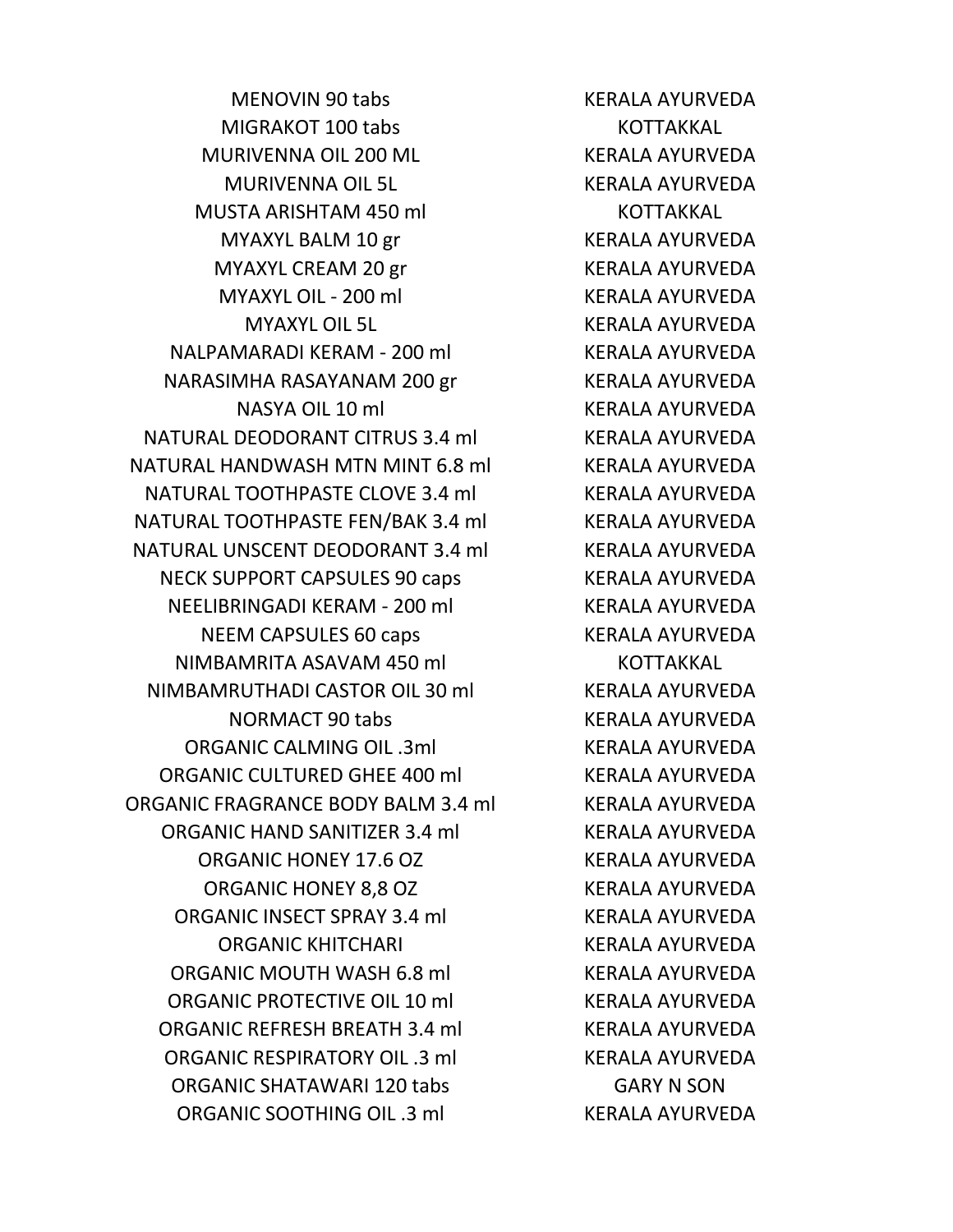ORGANIC TULSI HONEY 17.6 OZ KERALA AYURVEDA ORGANIC TULSI HONEY 8,8 OZ KERALA AYURVEDA PANCHAGAVYA GHRITHAM 200 gr KERALA AYURVEDA PANCHAKOLA CHURNAM 10 gr<br>KOTTAKKAL PARTHADYA ARISHTAM 450 ml KOTTAKKAL PATOLAKATUROHINYADI KWATHAM 100 tabs KOTTAKKAL PAVAN OIL - 200 ml PAVAN OIL 5L KERALA AYURVEDA PHALASARPIS GHEE 150 gr KOTTAKKAL PIL-O-EASE CAPSULES 90 caps KERALA AYURVEDA PINDA THAILAM - 200 ml KERALA AYURVEDA PINDA THAILAM 5L KERALA AYURVEDA PIPPALYA ASAVAM 450 ml KOTTAKKAL PIPPALYADI THAILAM - 200 ml KERALA AYURVEDA POMEGRANATE CAPSULES 60 caps KERALA AYURVEDA PRASARINYADI KWATHAM 100 tabs KOTTAKKAL PROMACTIL 60 soft gels KERALA AYURVEDA PROSTACT 90 tabs KERALA AYURVEDA PROSTRATE CARE CAPSULES 90 caps KERALA AYURVEDA PSORAKOT GEL 25 gr OUT OF STOCK KOTTAKKAL PUNARNAVA ASAVAM 450 ml OUT OF STOCK KOTTAKKAL PUNARNAVA GUGGULU 120 caps GARY N SON PUNARNAVADI KWATHAM 100 tabs KOTTAKKAL PUNARNAVASAVAM 450 ml KERALA AYURVEDA RAJANYADI CHURNAM 10 gr KOTTAKKAL RASAYANA 60 caps OUT OF STOCK KERALA AYURVEDA RASNADI HEAD POWDER 50 gr KOTTAKKAL RASNAIRANDADI KWATHAM 100 tabs KOTTAKKAL RASNASAPTHAKAM KWATH 90 tabs KERALA AYURVEDA RENOGEST 90 tabs KERALA AYURVEDA RG FORTE 60 tabs KERALA AYURVEDA SAHACHARADI KWATHAM 100 tabs KOTTAKKAL SAHACHARADI SEVYAM - 200 ml KERALA AYURVEDA SAHACHARADI THAILAM - 200 ml KERALA AYURVEDA SAHACHARADI THAILAM 5L KERALA AYURVEDA SANKHABHASMAM CAPSULES 100 caps KOTTAKKAL SANTHWANAM OIL - 200 ml KERALA AYURVEDA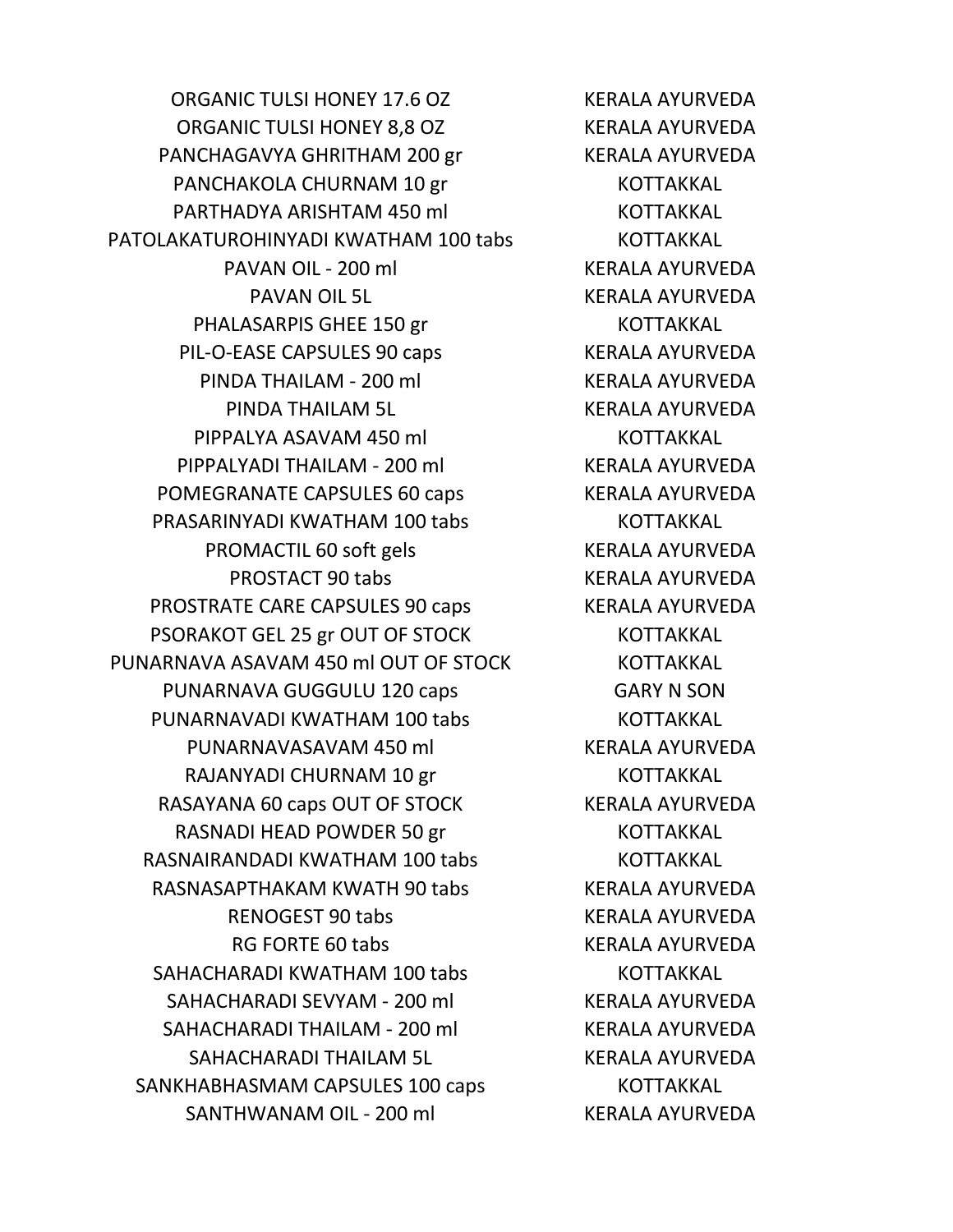SAPTASARAM KWATHAM 100 tabs KOTTAKKAL SARASWATA ARISHTAM 450 ml OUT OF STOCK KOTTAKKAL SARASWATA CHURNAM 10 gr KOTTAKKAL SARASWATHA GHRITHAM 200 gr KERALA AYURVEDA SARASWATHARISHTAM 450 ml KERALA AYURVEDA SATADHOUTAGHRITAM 20 gr KOTTAKKAL SATAVARIGULAM 200 gr KOTTAKKAL SATAVARYADI GHEE 220 gr OUT OF STOCK KOTTAKKAL SEASONAL RELIEF CAPSULES 90 caps KERALA AYURVEDA SHADDHARANA CHURNAM 10 gr KOTTAKKAL SHATAVARI CAPSULES 60 caps KERALA AYURVEDA SPECIAL CHYAVANAPRASH 750 gr GARY N SON SUDARSANA ASAVAM 450 ml KOTTAKKAL SUKUMARA GHRITHAM 200 gr KERALA AYURVEDA SUKUMARA LEHAM 200 gr KOTTAKKAL SUKUMARAM KWATH 90 tabs KERALA AYURVEDA SUKUMARAM KWATHAM 100 tabs KOTTAKKAL SWARNAMUKHI FACE PACK 50 gr KERALA AYURVEDA TEJAS OIL - 200 ml KERALA AYURVEDA TEJAS OIL - 5L KERALA AYURVEDA THIKTHAKA GHRITHAM 200 gr KERALA AYURVEDA THRIPHALADI THAILAM - 200 ml KERALA AYURVEDA TRAIPHALA GHEE 150 gr KOTTAKKAL TRIBULUS CAPSULES 60 caps KERALA AYURVEDA TRIFALA SUPREME CAPS 120 caps HARMONY TRIPHALA CAPSULE 60 caps KERALA AYURVEDA TRIPHALA 120 caps GARY N SON TRIPHALA GUGGULU 120 caps HARMONY TRIVRIL LEHAM 200 gr KOTTAKKAL TUMERIC CAPSULES 60 caps KERALA AYURVEDA VARANADI GHEE 150ml KOTTAKKAL VARANADI KASHAYA 100 tabs PACIFIC COAST VARANADI KWATHAM 100 tabs KOTTAKKAL VASAKADYA ARISHTAM 450 ml KOTTAKKAL VIDARADI KWATHAM 100 tabs KOTTAKKAL VIDARYADI (GHRITHAM) GHEE 150 ml KOTTAKKAL VIDARYADI GHRITHAM 200 gr KERALA AYURVEDA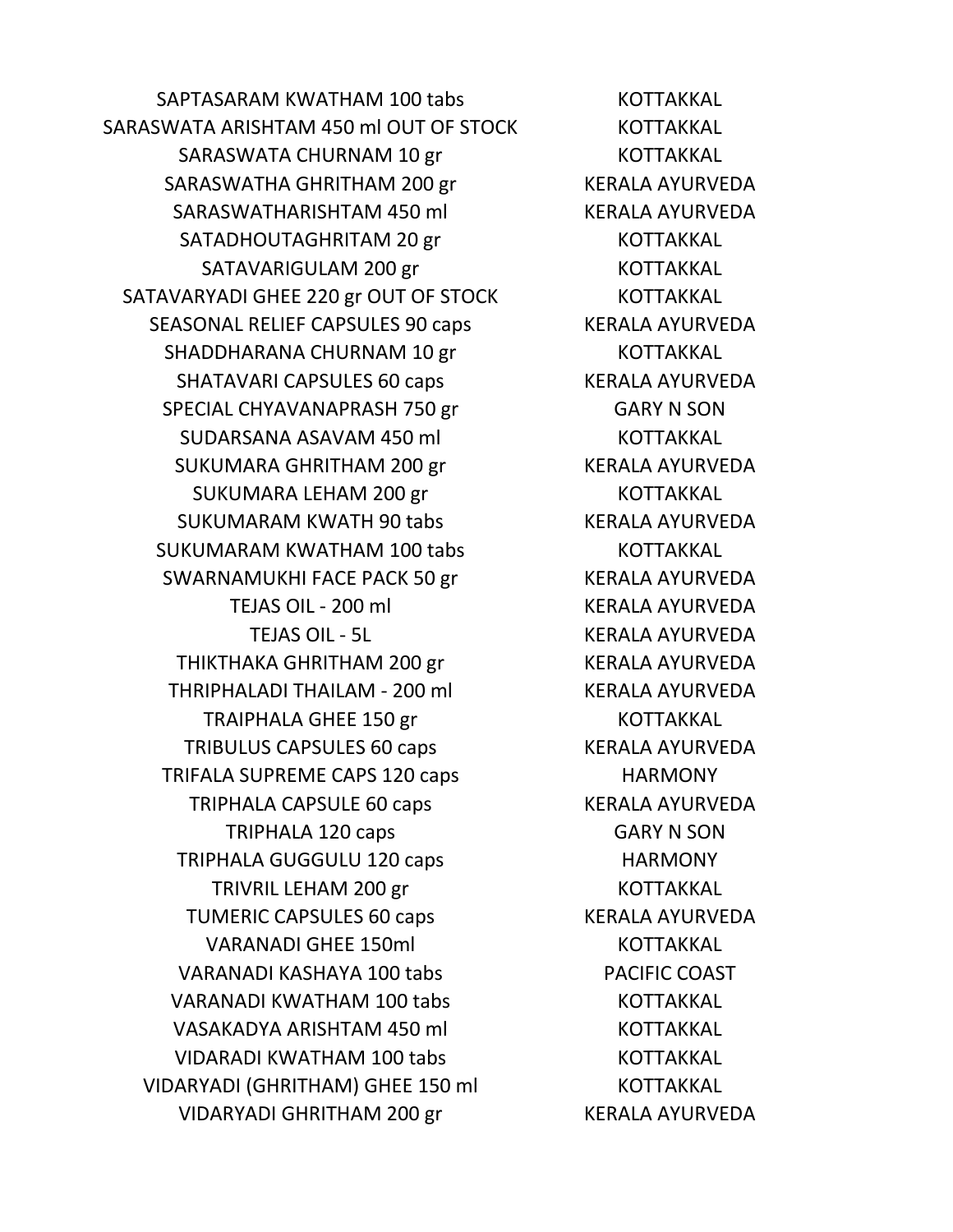VILWADI GULIKA 100 tabs KOTTAKKAL VILWADI LEHAM 200 gr KOTTAKKAL VITAL FLOW CAPSULES 90 caps KERALA AYURVEDA VYOSHADI VATAKAM 100 gr KOTTAKKAL WINSORIA OIL - 200 ml KERALA AYURVEDA WINSORIA OIL 5L KERALA AYURVEDA YASTIMADHU GHEE 16 oz Out of Stock GARY N SON YOGARAJAGUGGULU VATIKA 100 tabs KOTTAKKAL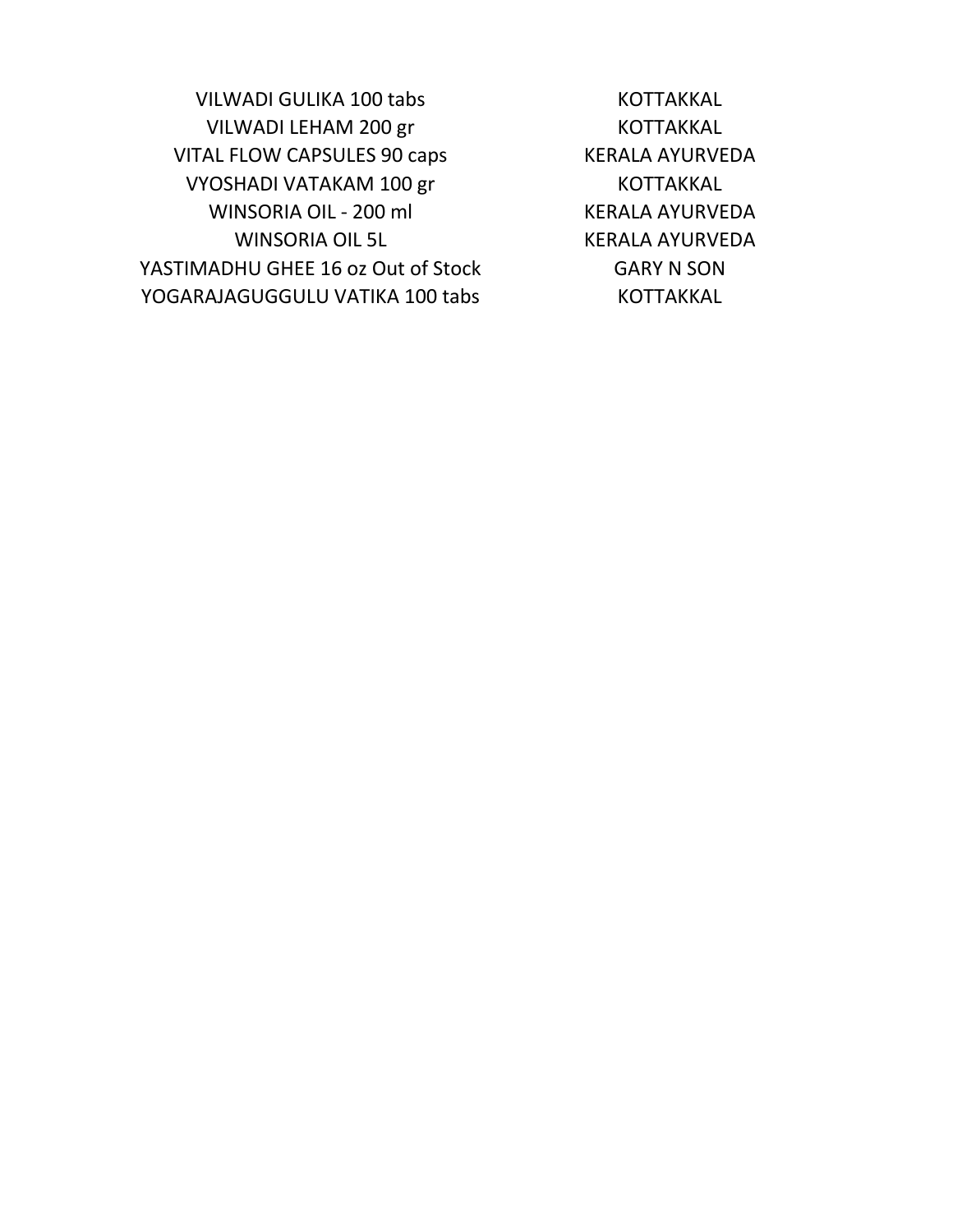## **Price:**

- \$ 20.00
- \$ 20.00
- $$ 29.00$ <br> $$ 22.00$
- \$ 22.00
- $$ 22.00$ <br> $$ 20.00$ <br> $$ 23.00$
- \$ 20.00
- 
- $$ 23.00$ <br> $$ 29.00$  $$ 29.00$ <br> $$ 25.00$
- 
- $$ 25.00$ <br> $$ 20.00$  $$ 20.00$ <br> $$ 25.00$
- \$ 25.00
- 
- $$ 19.95$ <br> $$ 29.00$ <br> $$ 20.00$ \$ 29.00
- 
- $$ 20.00$ <br> $$ 11.00$
- $$ 11.00$ <br> $$ 25.00$
- $$ 25.00$ <br> $$ 20.00$
- $$ 20.00$ <br> $$ 24.00$
- $$ 24.00$ <br> $$ 3.00$
- \$ 28.00
- $$3.00$ <br> $$28.00$ <br> $$20.00$
- $$ 20.00$ <br> $$ 19.95$
- $$ 19.95$ <br> $$ 25.00$
- $$ 25.00$ <br> $$ 19.95$
- $$ 19.95$ <br> $$ 19.95$ \$ 19.95
- 
- $$251.00$ <br> $$29.00$
- $$ 29.00$ <br> $$ 27.00$
- $$ 27.00$ <br> $$ 27.00$
- $$ 27.00$ <br> $$ 28.00$
- $$ 28.00$ <br> $$ 18.00$
- $$ 18.00$ <br> $$ 28.00$
- $$ 28.00$ <br> $$ 29.30$
- $$ 29.30$ <br> $$ 19.95$ \$ 19.95
- \$ 251.00
- \$ 25.00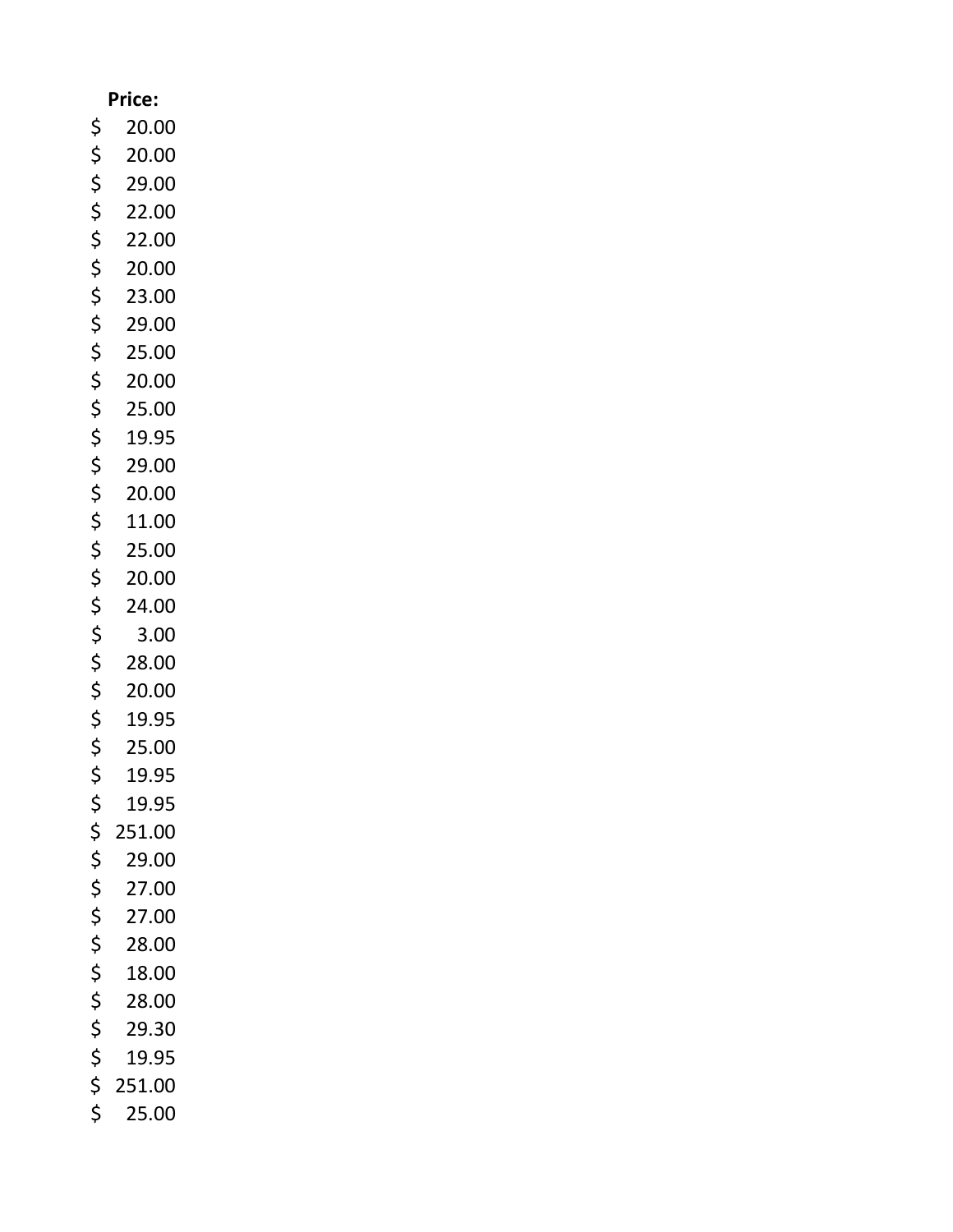| \$       | 19.95  |
|----------|--------|
| \$       | 27.00  |
| \$       | 28.00  |
| \$       | 3.00   |
| \$       | 20.00  |
| \$       | 30.00  |
| \$       | 20.00  |
| \$       | 20.00  |
| \$       | 22.00  |
| \$       | 25.00  |
| \$       | 28.00  |
| \$       | 26.00  |
| \$       | 12.00  |
| \$       | 35.00  |
| \$       | 20.00  |
| \$       | 25.00  |
| \$       | 25.00  |
| \$       | 19.95  |
| \$       | 19.95  |
| \$       | 251.00 |
| \$       | 19.95  |
| \$       | 295.00 |
| \$       | 32.00  |
| \$       | 19.95  |
| \$       | 20.00  |
| \$       | 25.00  |
| \$       | 20.00  |
| \$       | 19.95  |
| \$       | 19.95  |
| \$       | 25.00  |
| \$       | 19.95  |
| \$       | 19.95  |
| \$       | 12.00  |
| \$       | 27.00  |
|          |        |
| \$       | 18.00  |
| \$<br>\$ | 12.00  |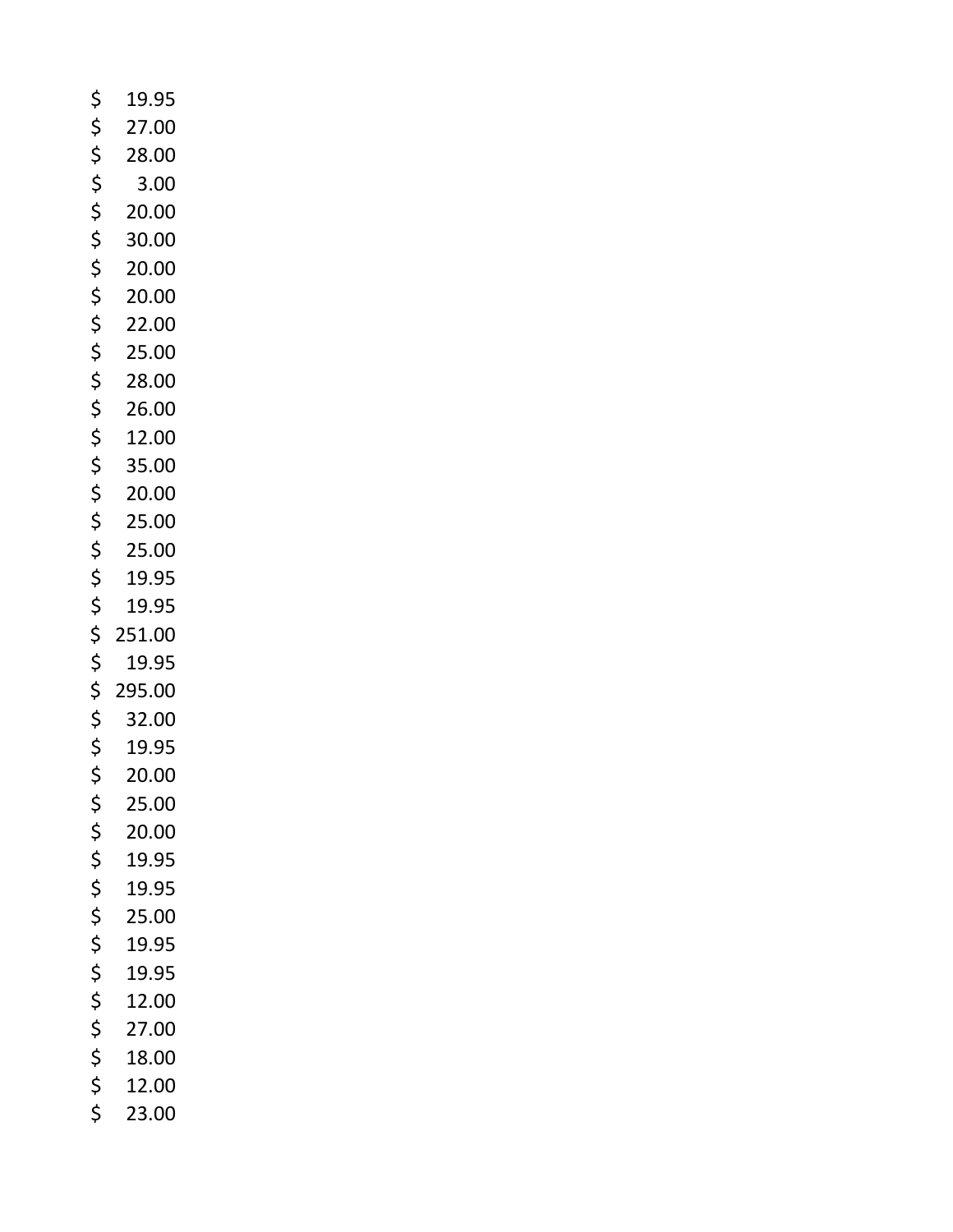| \$<br>29.00 |
|-------------|
| \$<br>26.00 |
| \$<br>18.00 |
| \$<br>28.00 |
| \$<br>27.00 |
| \$<br>24.00 |
| \$<br>29.00 |
| \$<br>24.00 |
| \$<br>28.00 |
| \$<br>3.00  |
| \$<br>13.00 |
| \$<br>28.00 |
| \$<br>25.00 |
| \$<br>13.00 |
| \$<br>27.00 |
| \$<br>24.00 |
| \$<br>32.00 |
| \$<br>19.00 |
| \$<br>18.00 |
| \$<br>27.00 |
| \$<br>29.00 |
| \$<br>25.00 |
| \$<br>28.00 |
| \$<br>28.00 |
| \$<br>23.00 |
| \$<br>22.95 |
| \$<br>13.00 |
| \$<br>19.95 |
| \$<br>20.00 |
| \$<br>20.00 |
| \$<br>28.00 |
| \$<br>25.00 |
| \$<br>22.00 |
| \$<br>20.00 |
| \$<br>28.00 |
| \$<br>25.00 |
| \$<br>19.95 |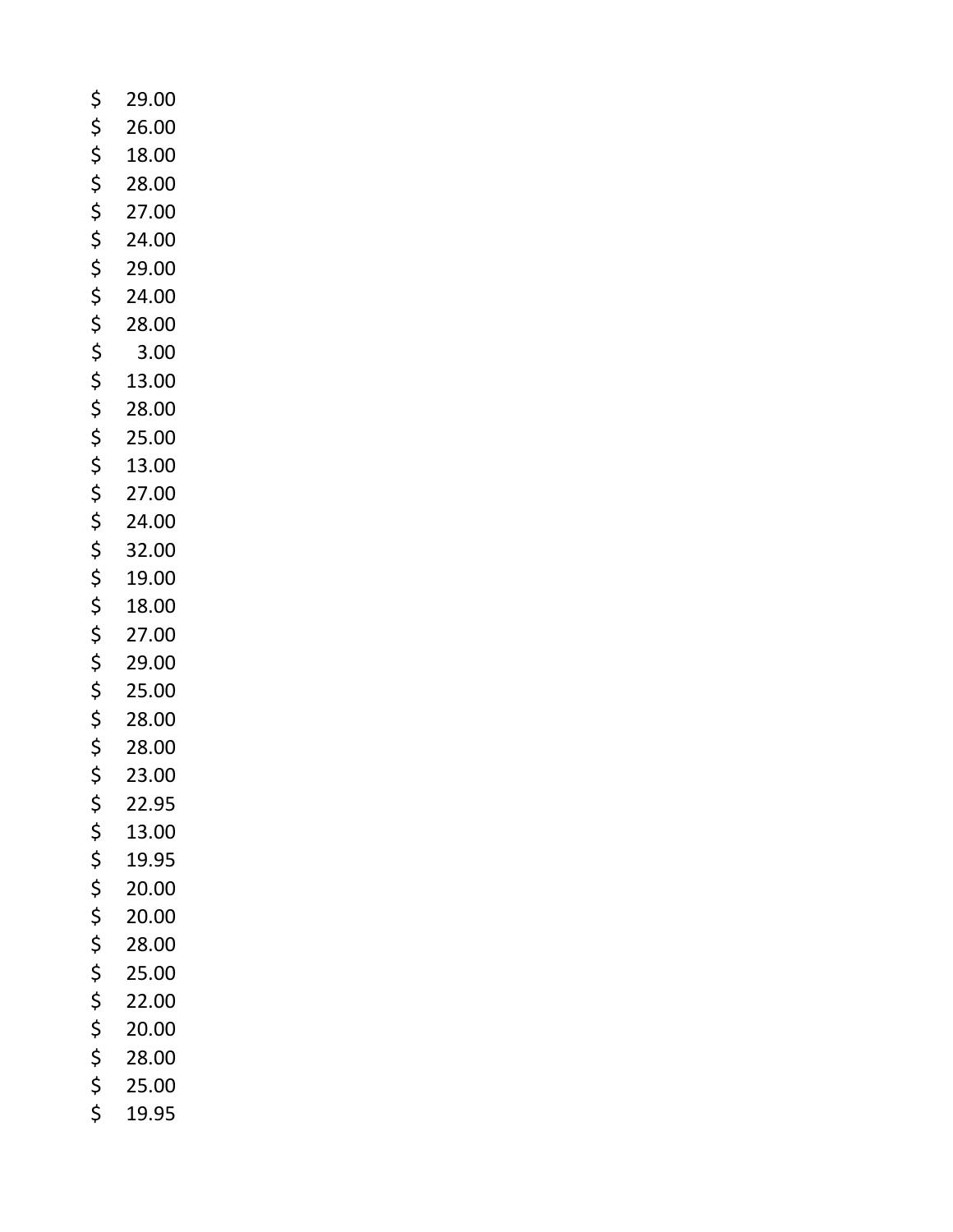- \$ 295.00 \$ 19.95  $$ 25.00$ <br> $$ 19.95$ 19.95  $$ 18.00$ <br> $$ 20.00$ <br> $$ 13.00$ <br> $$ 19.95$ \$ 20.00 \$ 13.00  $$ 19.95$ <br> $$ 19.95$  $$ 19.95$ <br> $$ 28.00$  $$ 28.00$ <br> $$ 12.00$  $$ 12.00$ <br> $$ 19.95$ 19.95  $$251.00$ <br> $$12.00$  $$ 12.00$ <br> $$ 20.00$  $$ 20.00$ <br> $$ 24.00$  $$ 24.00$ <br> $$ 20.00$  $$ 20.00$ <br> $$ 19.95$ \$ 19.95  $$ 251.00$ <br> $$ 29.00$ \$ 29.00  $$ 20.00$ <br> $$ 20.00$  $$ 20.00$ <br> $$ 27.95$ \$ 27.95  $$330.00$ <br> $$25.00$  $$ 25.00$ <br> $$ 19.95$ 19.95 \$ 295.00 \$ 20.95  $$ 295.00$ <br> $$ 30.00$ \$ 30.00  $$32.00$ <br> $$28.00$  $$ 28.00$ <br> $$ 30.00$  $$30.00$ <br> $$95.00$  $$ 95.00$ <br> $$ 29.00$ <br> $$ 30.00$ <br> $$ 27.00$ \$ 29.00 \$ 30.00
	- \$ 27.00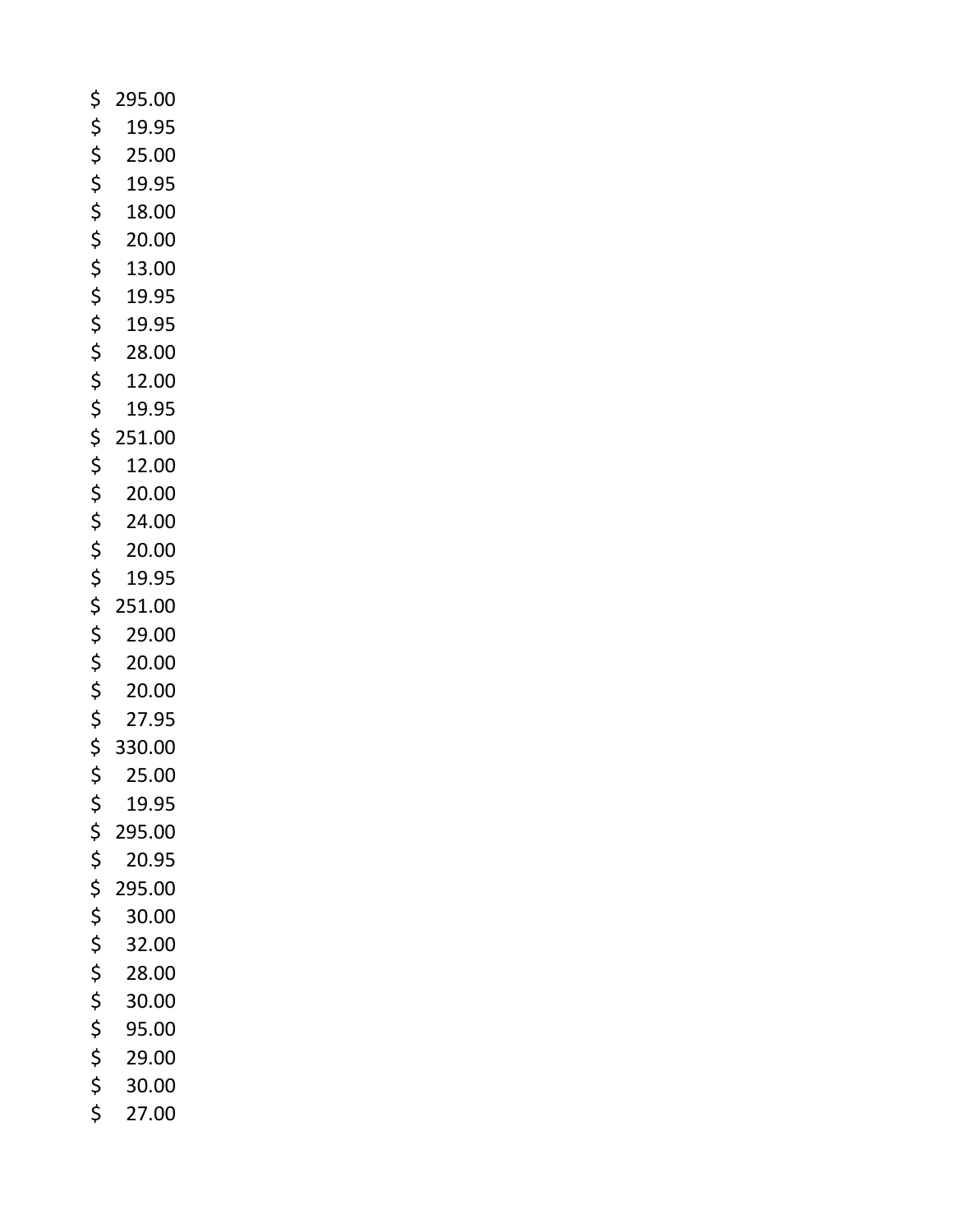| \$<br>20.00  |
|--------------|
| \$<br>25.00  |
| \$<br>19.95  |
| \$<br>251.00 |
| \$<br>20.00  |
| \$<br>6.00   |
| \$<br>12.00  |
| \$<br>21.95  |
| \$<br>345.00 |
| \$<br>19.95  |
| \$<br>29.00  |
| \$<br>18.00  |
| \$<br>21.00  |
| \$<br>21.00  |
| \$<br>21.00  |
| \$<br>23.00  |
| \$<br>21.00  |
| \$<br>29.00  |
| \$<br>19.95  |
| \$<br>29.00  |
| \$<br>20.00  |
| \$<br>12.00  |
| \$<br>25.00  |
| \$<br>19.00  |
| \$<br>34.00  |
| \$<br>22.00  |
| \$<br>23.46  |
| \$<br>29.00  |
| \$<br>19.00  |
| \$<br>23.12  |
| \$<br>10.95  |
| \$<br>21.00  |
| \$<br>19.00  |
| \$<br>19.00  |
| \$<br>19.00  |
| \$<br>19.95  |
| \$<br>19.00  |
|              |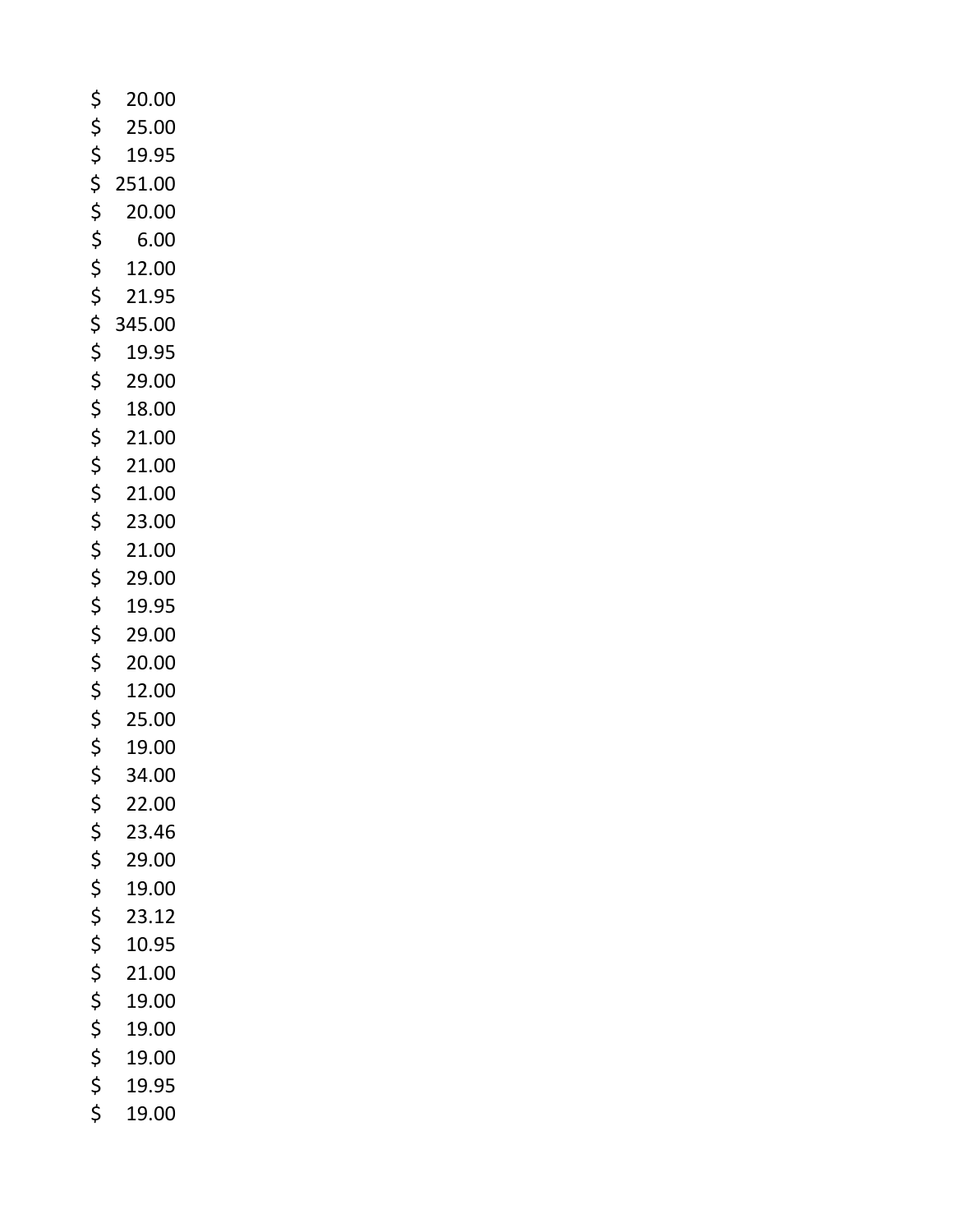| \$<br>29.00  |
|--------------|
| \$<br>19.00  |
| \$<br>28.00  |
| \$<br>3.00   |
| \$<br>20.00  |
| \$<br>30.00  |
| \$<br>19.95  |
| \$<br>295.00 |
| \$<br>20.00  |
| \$<br>28.00  |
| \$<br>19.95  |
| \$<br>252.00 |
| \$<br>20.00  |
| \$<br>19.95  |
| \$<br>29.00  |
| \$<br>25.00  |
| \$<br>28.00  |
| \$<br>26.00  |
| \$<br>26.00  |
| \$<br>13.00  |
| \$<br>20.00  |
| \$<br>29.95  |
| \$<br>25.00  |
| \$<br>20.00  |
| \$<br>3.00   |
| \$<br>28.00  |
| \$<br>11.00  |
| \$<br>35.00  |
| \$<br>23.00  |
| \$<br>27.00  |
| \$<br>24.00  |
| \$<br>25.00  |
| \$<br>19.95  |
| \$<br>19.95  |
| \$<br>251.00 |
| \$<br>28.00  |
| \$<br>19.95  |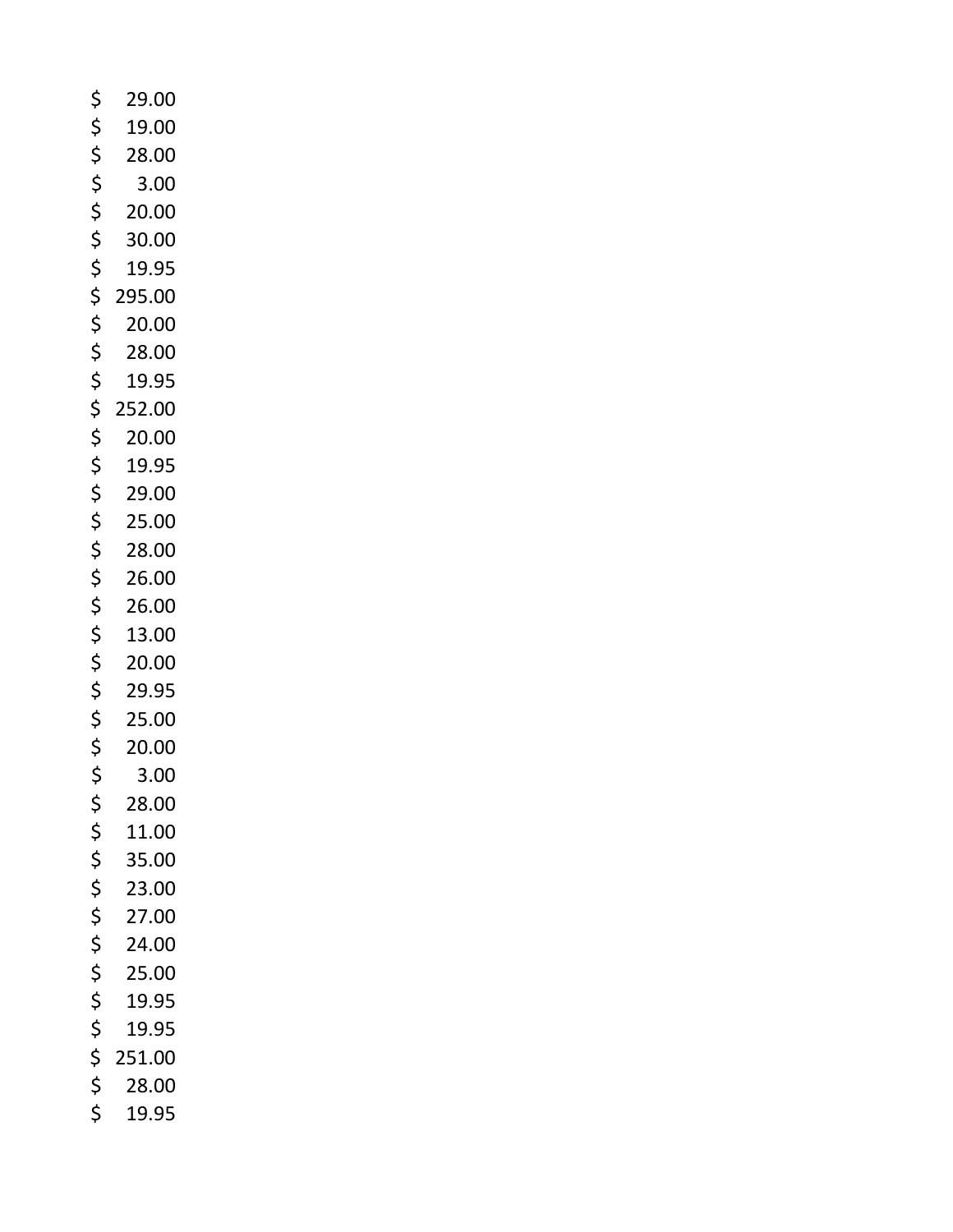| \$<br>25.00  |
|--------------|
| \$<br>38.00  |
| \$<br>3.00   |
| \$<br>28.00  |
| \$<br>20.00  |
| \$<br>9.00   |
| \$<br>39.00  |
|              |
| \$<br>24.00  |
| \$<br>4.00   |
| \$<br>29.00  |
| \$<br>40.00  |
| \$<br>20.00  |
| \$<br>28.00  |
| \$<br>22.00  |
| \$<br>23.00  |
| \$<br>25.00  |
| \$<br>12.00  |
| \$<br>21.95  |
| \$<br>295.00 |
| \$<br>28.00  |
| \$<br>19.95  |
| \$<br>20.00  |
| \$<br>29.00  |
| \$<br>28.00  |
| \$<br>28.00  |
| \$<br>28.00  |
| \$<br>28.00  |
| \$<br>20.00  |
| \$<br>29.00  |
| \$<br>20.00  |
| \$<br>27.00  |
| \$<br>25.00  |
| \$<br>20.00  |
| \$<br>25.00  |
| \$<br>22.00  |
| \$<br>28.00  |